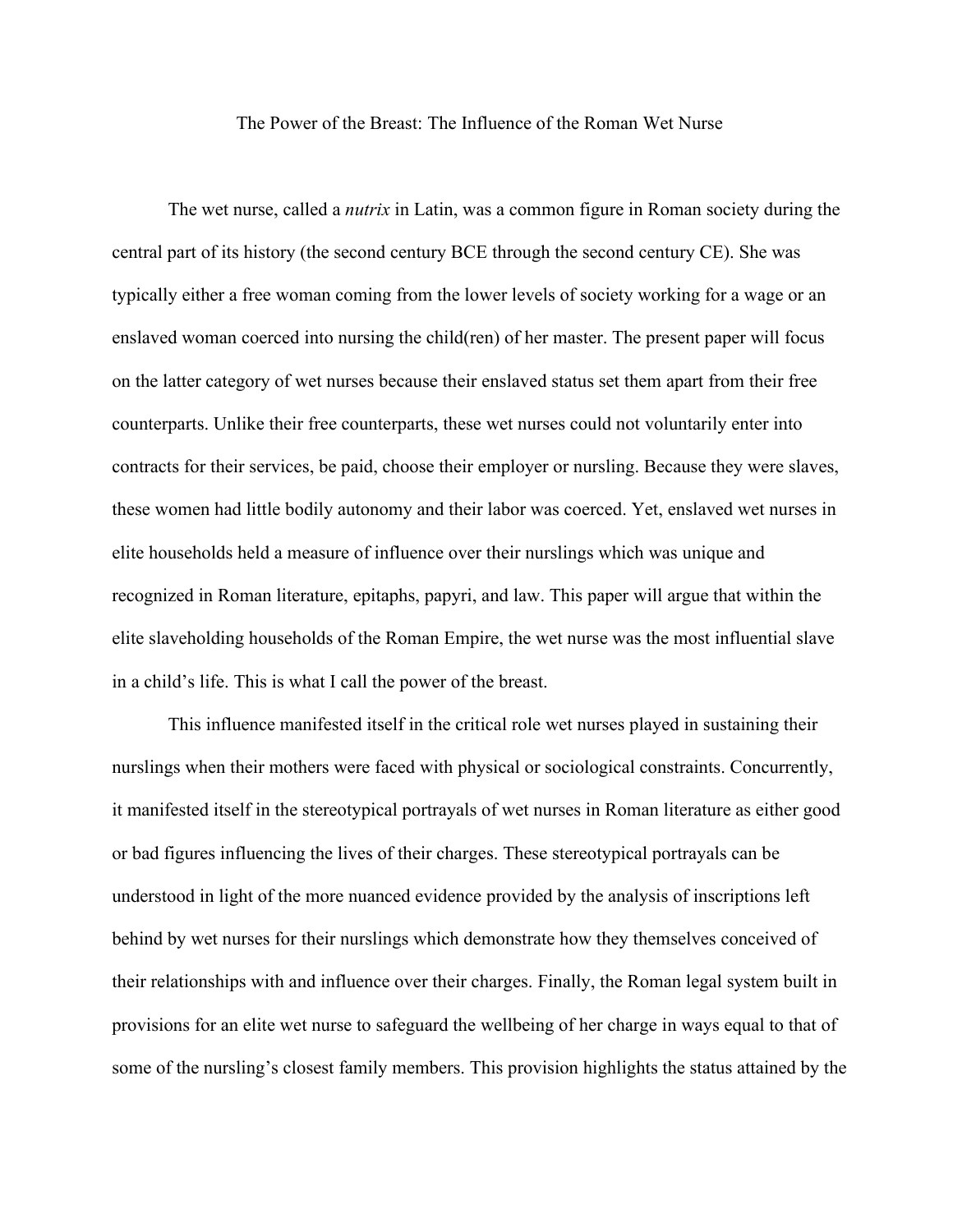Roman wet nurse to appear before a Roman prefect to bring charges against their legal guardian if she felt it was necessary to protect her nursling. Roman law offered a unique status to the wet nurse regarding her potential for early manumission due to her crucial role in the survival and development of her nursling into adulthood. Out of hundreds of slave types in Roman society only three were eligible for early manumission and the wet nurse was one of them.

The influence of the wet nurse in elite Roman households was deeply engrained into Roman culture. She was crucial to the survival of a newborn baby because she provided something the mother of the nursling either could not or sociologically would not provide. Until a child was weaned around two years of age. The wet nurse was the only person who could feed them and keep them alive. Yet, there is evidence that in many cases the wet nurse stayed on to rear their charge past the age of weaning as a nanny. Crucially, a wet nurse stepped in upon the mother's death, illness, or cessation of milk production. She was the first person the child observed speaking which likely aided in the child's developing language skills.

From deeply entrenched literary stereotypes, to epigraphic typologies, papyrus contracts, to legal conventions, the influence of the wet nurse can be seen in a variety of source types from the central period of Roman history. She was the subject of both praise and distain in Roman society. Her influence was both strongly celebrated and just as strongly decried by elite male literary authors of the time. On the one hand, wet nurses were celebrated for their loyalty and affection to their charges while on the other hand they were decried for their potential to neglect or harm their charges. Handing over one's child to another was an act of trust and a placement of responsibility. The literary *topoi* that developed around wet nurses can be attributed to the anxiety generated by placing such a sensitive task in the hands of slave women, often one of